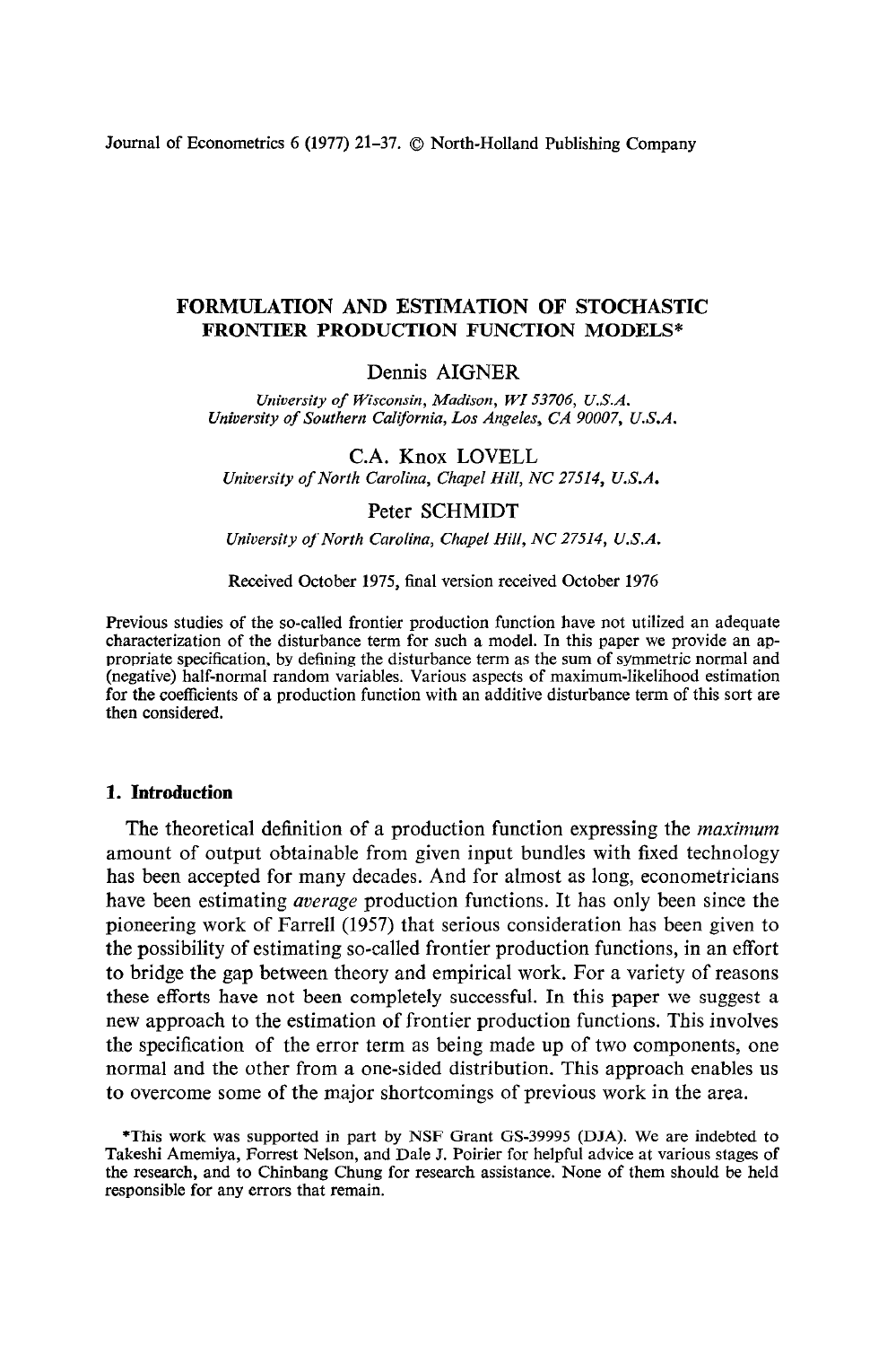The outline of the paper is as follows. In section 2 we review previous approaches to the estimation of parametric frontier production functions, and in section 3 we propose a new approach. The statistical properties of our model are discussed in section 4. Some Monte Carlo experiments are reported in section 5, and empirical examples are given in section 6. Section 7 concludes.

### 2. **Previous parametric frontier models**

**Previous** work on the estimation of parametric frontier production functions, as characterized by the work of Aigner and Chu (1968), Afriat (1972) and Richmond (1974), begins by assuming a function giving maximum possible output as a function of certain inputs. For a given firm, say the ith, we write

$$
y_i = f(x_i; \beta). \tag{1}
$$

Here  $y_i$  is the maximum output obtainable from  $x_i$ , a vector of (non-stochastic) inputs, and  $\beta$  is an unknown parameter vector to be estimated.

Aigner and Chu (1968) suggest the estimation of  $\beta$  by mathematical programming methods based on a cross-section of  $N$  firms within a given industry. Specifically, they suggest minimization of

$$
\sum_{i=1}^N |y_i - f(\mathbf{x}_i; \boldsymbol{\beta})|,
$$

subject to  $y_i \leq f(x_i; \beta)$ , which is a linear programming problem if  $f(x_i; \beta)$  is linear in  $\beta$ . Alternatively, they suggest minimization of

$$
\sum_{i=1}^N [y_i - f(\mathbf{x}_i; \boldsymbol{\beta})]^2,
$$

subject to the same constraint, which is a quadratic programming problem if  $f(x_i; \beta)$  is linear.

Obviously, something magical has happened in moving from (1) to either of these 'estimation' methods: In order to characterize differences in output among firms with identical input vectors or to explain how a given firm's output lies below the 'frontier',  $f(x_i, \beta)$ , a disturbance term has been implicitly assumed.

One problem with these approaches is extreme sensitivity to outliers. This has led to the development of so-called 'probabilistic' frontiers [Timmer (1971), Dugger (1974)] which are estimated by the same types of mathematical programming techniques discussed above, except that some specified proportion of the observations is allowed to lie above the frontier. The selection of this proportion is essentially arbitrary, lacking explicit economic or statistical justifi-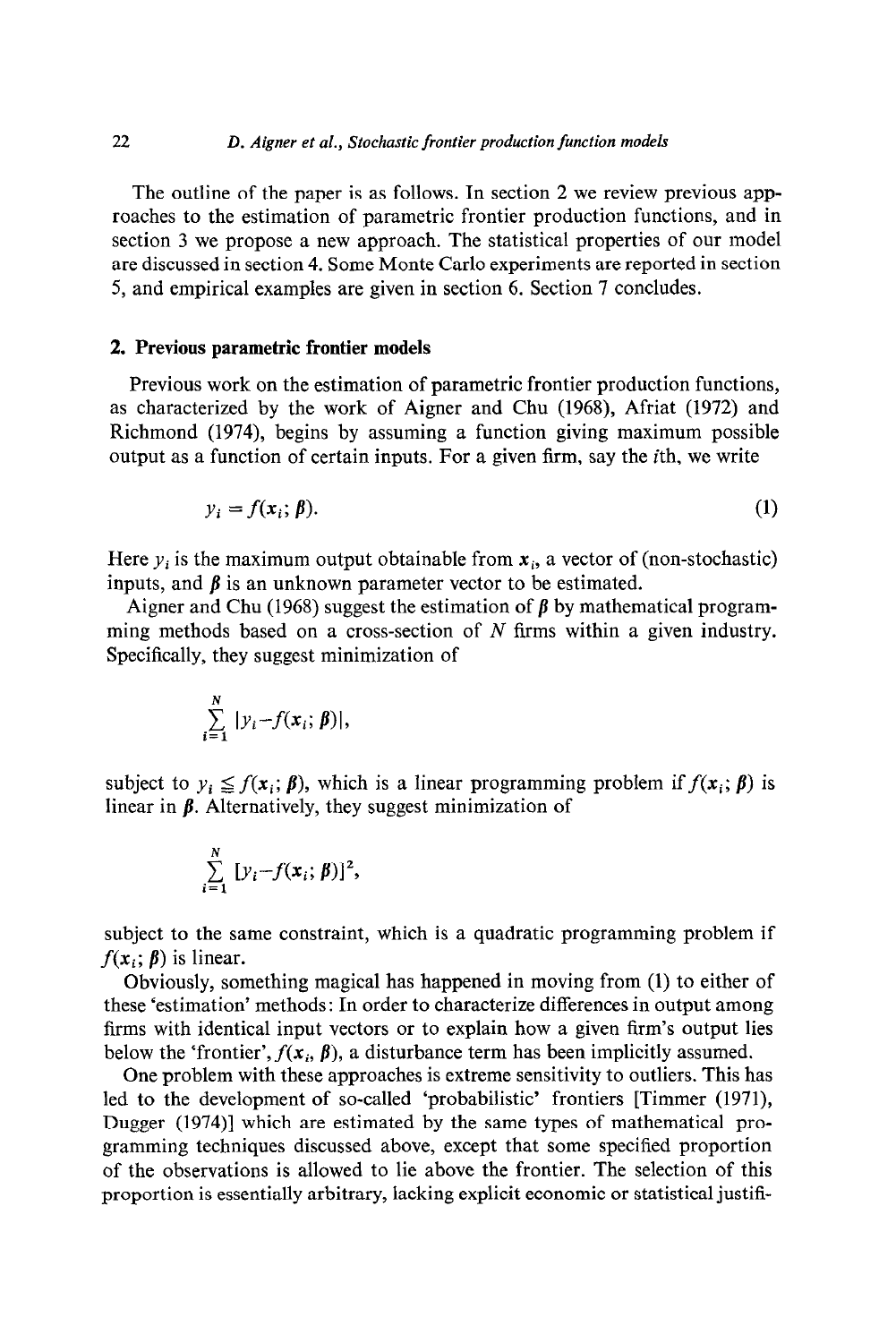cation. Another problem involves reconciling the observations above the frontier with the concept of the frontier as maximum possible output. Typically this is accomplished by appealing to measurement error in the extreme observations. However, it seems preferable to incorporate the possibility of measurement error, and of other unobservable shocks, in a less arbitrary fashion.

As they have been applied previously, therefore, the mathematical programming techniques do not lead to estimates with known statistical properties. In an attempt to give them a statistical basis, Schmidt (1976) explicitly added a one-sided disturbance to (1) above, which yields the model

$$
y_i = f(\mathbf{x}_i; \boldsymbol{\beta}) + \varepsilon_i, \qquad i = 1, \ldots, N,
$$
\n(2)

where  $\varepsilon_i \leq 0$ . Given a distribution assumption for the disturbance term, the model can then be estimated by maximum-likelihood techniques. In particular, the assumption that  $-\varepsilon_i$  has an exponential distribution leads to the linear programming technique, while the assumption that  $-\varepsilon_i$  has a half-normal distribution leads to the quadratic programming technique. Therefore, Aigner and Chu's estimates can be viewed as maximum-likelihood estimates under particular error specifications.

Unfortunately, the observation that the model can be estimated by maximumlikelihood techniques, and that under appropriate assumptions linear and quadratic programming are maximum-likelihood techniques, is of little practical value. This is so because the usual 'regularity conditions' for the application of maximum likelihood are violated. In particular, since  $y_i \leq f(x_i; \beta)$ , the range of the random variable  $y$  depends on the parameters to be estimated. Therefore, the usual theorems cannot be invoked to determine the asymptotic distributions of parameter estimates. Under these circumstances it is not clear just how much we know about the frontier after having estimated it.

In another recent paper, Aigner, Amemiya, and Poirier (1976) construct a more reasonable error structure than a purely one-sided one. Specifically, they assume

$$
\varepsilon_i = \begin{cases} \varepsilon_i^* / \sqrt{(1-\theta)}, & \text{if } \varepsilon_i^* > 0, \quad i = 1, \dots, N, \\ \varepsilon_i^* / \sqrt{\theta}, & \text{if } \varepsilon_i^* \leq 0, \end{cases} \tag{3}
$$

where the errors,  $\varepsilon_i^*$ , are independent normally distributed random variables with zero means and variance  $\sigma^2$  for  $0 < \theta < 1$ ; otherwise,  $\varepsilon_i^*$  has either the negative or positive truncated normal distribution, when  $\theta = 1$  or  $\theta = 0$ , respectively.

Their justification for this error specification is that firms are presumed to differ in their 'production' of y for a given set of values for the 'inputs' according to random variation in (1) their ability to utilize 'best practice' technology,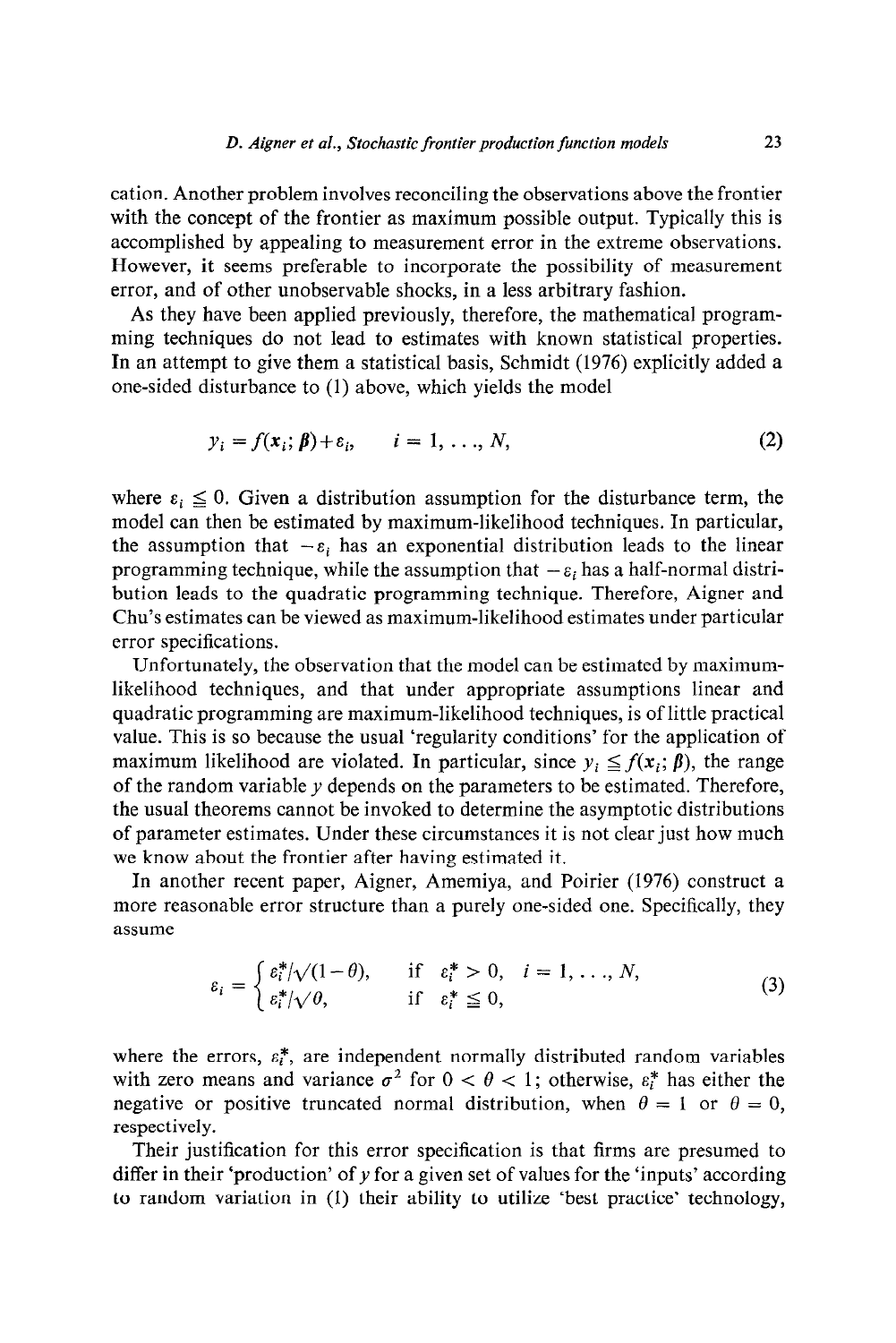a source of error that is one-sided ( $\varepsilon_i \leq 0$ ), and/or (2) an input quantity or measurement error in y, a symmetric error. The parameter  $\theta$  is interpreted as the measure of 'relative variability' in these two error sources, its values circumscribing the 'full' frontier function ( $\theta = 1$ ), the 'average' function ( $\theta = \frac{1}{2}$ ), and intermediate cases of some interest.<sup>1</sup>

A primary contribution of this error structure to the literature is that it allows the placement of the fitted function to be estimated along with the usual parameters of interest through the parameter  $\theta$ . Thus, the criticism levied at the average function by proponents of the frontier [e.g., Aigner and Chu (1968)] and criticisms that accompany strict use of the frontier or envelope function as the 'appropriate' industry production function [cf., Timmer (1971)] are ameliorated by this more accommodating specification.

Nevertheless, the interpretation of  $\theta$  as a measure of the relative variability of error sources is only implicit in the Aigner, Amemiya, Poirier formulation A more direct approach is to specifically model the error process implied by the behavioral considerations mentioned above.

### 3. A **stochastic frontier**

We now return to the model as given in eq.  $(2)$ , but under the error structure

$$
\varepsilon_i = v_i + u_i, \qquad i = 1, \ldots, N. \tag{4}
$$

The error component  $v_i$  represents the symmetric disturbance: the  $\{v_i\}$  are assumed to be independently and identically distributed as  $N(0, \sigma_v^2)$ . The error component  $u_i$  is assumed to be distributed independently of  $v_i$ , and to satisfy  $u_i \leq 0$ . We will be particularly concerned with the case in which  $u_i$  is derived from a  $N(0, \sigma_v^2)$  distribution truncated above at zero. However, other one-sided distributions are tenable, and we will also briefly consider the case in which  $-u_i$  has an exponential distribution.

This model collapses to a deterministic frontier model when  $\sigma_v^2 = 0$ , and it collapses to the Zellner, Kmenta, and Drèze (1966) stochastic production function model when  $\sigma_u^2 = 0$ . Note that  $y_i \leq f(x_i; \beta) + v_i$ , so that the frontier itself is now clearly stochastic.

**The** economic logic behind this specification is that the production process is subject to two economically distinguishable random disturbances, with different characteristics. **We** believe that there is ample precedent in the literature for

 $\frac{1}{1}$ As  $\theta \rightarrow 1$ , the positive error component has a large variance (hence small influence in the likelihood function), and the negative error dominates. This gives rise to the 'full' frontier as the limiting case ( $\theta = 1$ ). A similar interpretation follows for the case of  $\theta \rightarrow 0$ , although a behavioral explanation for this situation is lacking. When  $\theta = \frac{1}{2}$ , the likelihood function has the form of a mixture of two half-normals, each with equal influence.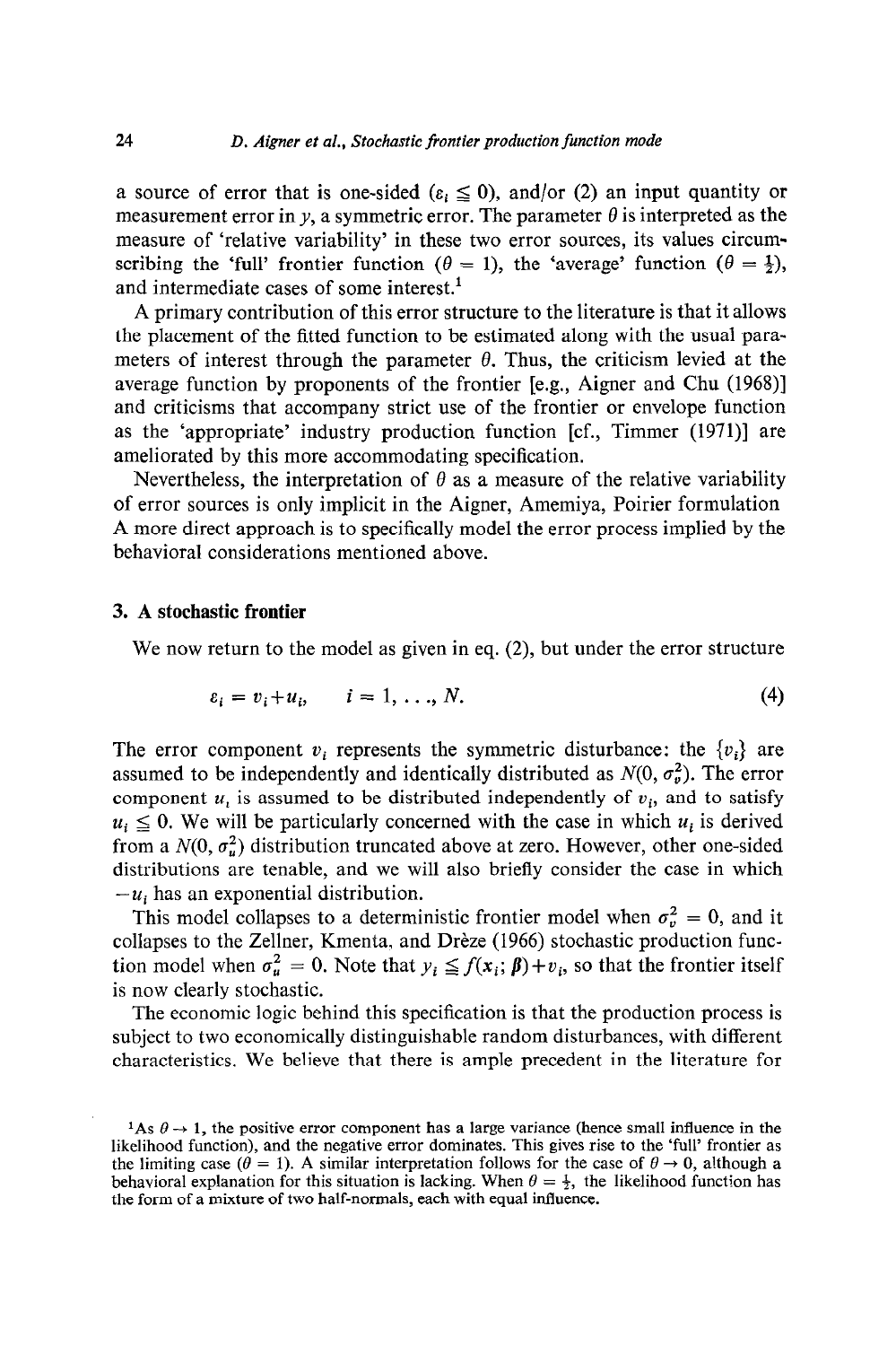such a view, although our interpretation is clearly new.<sup>2</sup> And from a practical standpoint, such a distinction greatly facilitates the estimation and interpretation of a frontier. The non-positive disturbance  $u_i$  reflects the fact that each firm's output must lie on or below its frontier  $[f(x_i; \beta) + v_i]$ . Any such deviation is the result of factors under the firm's control, such as technical and economic inefficiency, the will and effort of the producer and his employees, and perhaps such factors as defective and damaged product. But the frontier itself can vary randomly across firms, or over time for the same firm. On this interpretation, the frontier is stochastic, with random disturbance  $v_i \geq 0$  being the result of favorable as well as unfavorable external events such as luck, climate, topography, and machine performance. Errors of observation and measurement on y constitute another source of  $v_i \geq 0$ .

One interesting byproduct of this approach is that we can *estimate* the variances of  $v_i$  and  $u_i$ , so as to get evidence on their relative sizes. Another implication of this approach is that productive efficiency should, in principle, be measured by the ratio

$$
y_i[f(x_i; \beta) + v_i], \tag{5}
$$

rather than by the ratio

$$
y_i/[f(\mathbf{x}_i;\boldsymbol{\beta}). \tag{6}
$$

This simply distinguishes productive inefficiency from other sources of disturbance that are beyond the firm's control. For example, the farmer whose crop is decimated by drought or storm is unlucky on our measure (5), but inefficient by the usual measure  $(6)$ .<sup>3</sup>

Our discussion of estimation will be simplified somewhat if we consider a linear model. We therefore write, in obvious matrix form,

$$
y = X\beta + \varepsilon,\tag{7}
$$

in place of (2), where now  $\mathbf{\varepsilon} = \mathbf{v} + \mathbf{u}$ .

<sup>2</sup>Marschak and Andrews (1944) suggest that the sum  $(v_i + u_i)$  reflects the 'technical efficiency' and the 'will, effort and luck' of a producer. Zellner, Kmenta, and Dreze (1966) suggest that it reflects 'factors such as weather, unpredictable variations in machine or labor performance, and so on', and they were perhaps the first to propose a stochastic production function, although they clearly did not have a frontier in mind. Other characterizations of the error term exist: Aigner and Chu (1968) explain it by reason of technical and economic inefficiencies, as well as by pure random shocks in the production process that might be due to careless handling and defective or damaged output. Timmer (1971) cites technical and economic inefficiency, as well as 'definitional and measurement problems in the variables'. And, agricultural economists frequently cite variation across farms in such environmental conditions as climate, topography and soil type as indicative of a random production function.

<sup>3</sup>As defined, (5) is a strange efficiency measure, since it is stochastic and depends on an unobservable,  $v_i$ . It is offered here only to support the argument.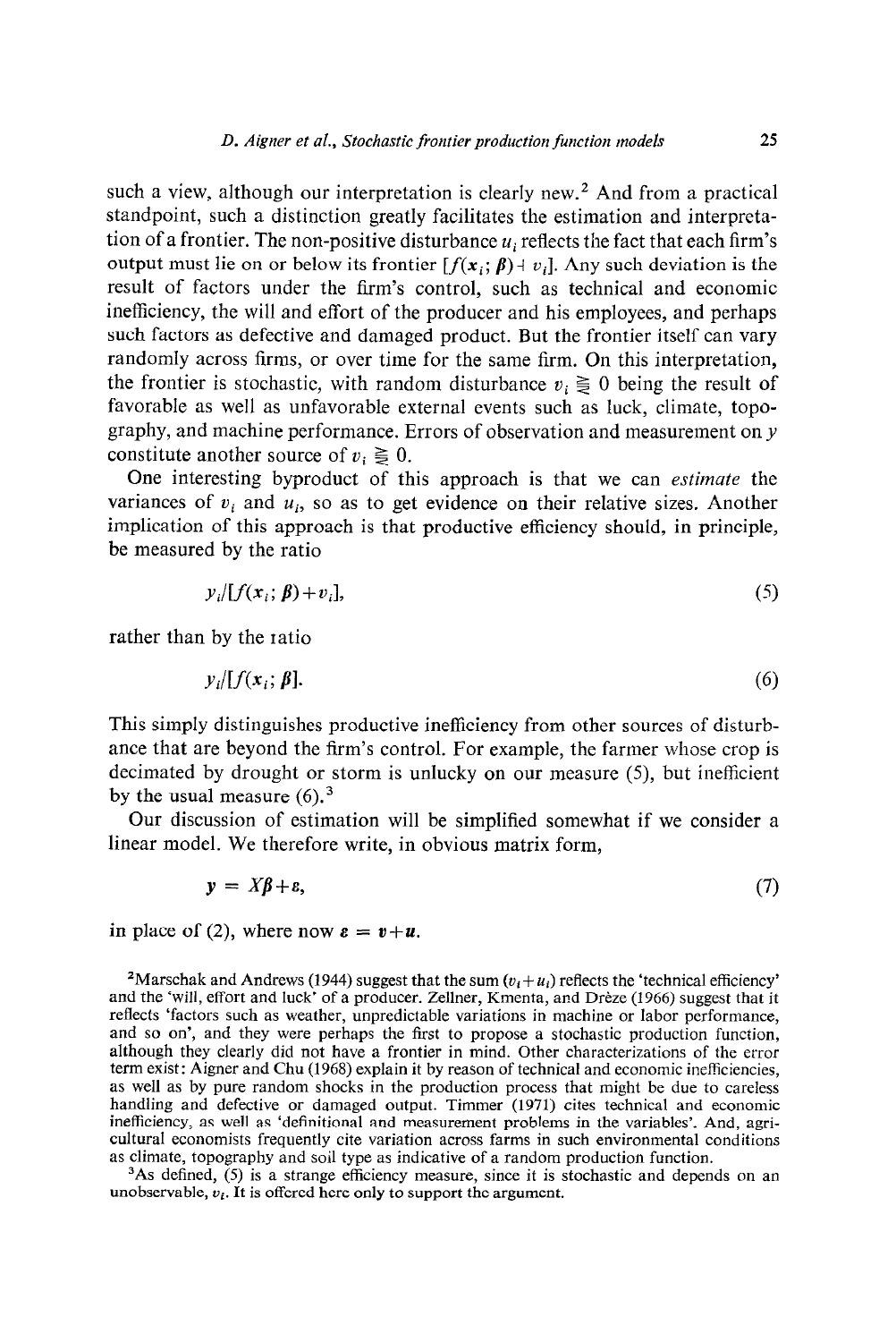#### **4. Estimation of the stochastic frontier model**

The distribution function of the sum of a symmetric normal random variable and a truncated normal random variable was apparently first derived by M.A. Weinstein (1964). The derivation of the density function of  $\varepsilon$  is straightforward, so we shall not include it here. The result is

$$
f(\varepsilon) = \frac{2}{\sigma} f^* \left( \frac{\varepsilon}{\sigma} \right) [1 - F^* (\varepsilon \lambda \sigma^{-1})], \quad -\infty \leq \varepsilon \leq +\infty,
$$
 (8)

where  $\sigma^2 = \sigma_u^2 + \sigma_v^2$ ,  $\lambda = \sigma_u/\sigma_v$ , and  $f^*(\cdot)$  and  $F^*(\cdot)$  are the standard normal density and distribution functions, respectively. This density is asymmetric around zero, with its mean and variance given by

$$
E(\varepsilon) = E(u) = -\frac{\sqrt{2}}{\sqrt{\Pi}} \sigma_u
$$
  

$$
V(\varepsilon) = V(u) + V(v)
$$
  

$$
= \left(\frac{\Pi - 2}{\Pi}\right) \sigma_u^2 + \sigma_v^2,
$$
 (9)

as can be easily ascertained from elementary considerations and calculation of the moments of  $u$ .

The particular parameterization in (8) is convenient because  $\lambda$  is thereby interpreted to be an indicator of the relative variability of the two sources of random error that distinguish firms from one another.<sup>4</sup>  $\lambda^2 \rightarrow 0$  implies  $\sigma_v^2 \rightarrow \infty$ and/or  $\sigma_u^2 \to 0$ , i.e. that the symmetric error dominates in the determination of  $\varepsilon$ . Eq. (8) then becomes the density of a  $N(0, \sigma^2)$  random variable, as can be seen by inspection. Similarly, when  $\sigma_v^2 \to 0$ , the one-sided error becomes the dominant source of random variation in the model and (5) takes on the form of a negative half-normal. 5

We prefer to use this interpretation of  $\lambda$  even though  $\sigma_u^2$  is *not* the variance of  $((\Pi - 2)/\Pi) \sigma_u^2$  is. Another useful parameterization is to use  $\sigma^2$  along with  $\alpha = \sigma_u^2/\sigma^2$ .

<sup>5</sup>For  $\sigma_v^2 = 0$  and thus  $\lambda = \infty$ , (5) becomes

$$
f(\varepsilon) = \frac{\sqrt{2}}{\sqrt{H}\sigma_u} \exp\left(-\frac{1}{2\sigma_u^2}\varepsilon^2\right), \quad \text{for } \varepsilon \leq 0,
$$
  
= 0, otherwise.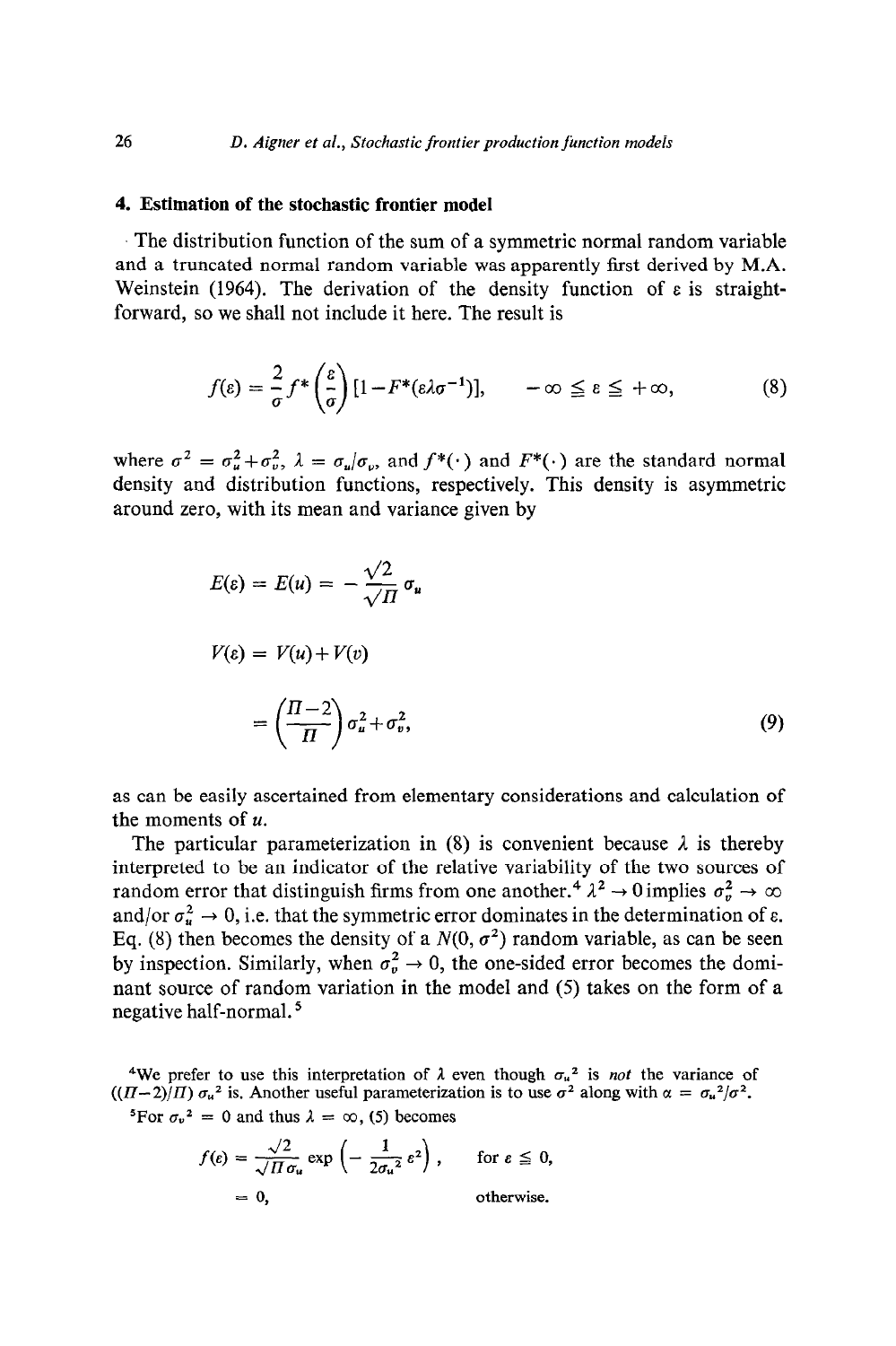The estimation problem is posed by assuming we have available a random sample of N observations and then forming the relevant log-likelihood function,

$$
\ln \mathcal{L}(\mathbf{y}|\boldsymbol{\beta}, \lambda, \sigma^2) = N \ln \frac{\sqrt{2}}{\sqrt{\Pi}} + N \ln \sigma^{-1}
$$

$$
+ \sum_{i=1}^N \ln \left[1 - F^*(\varepsilon_i \lambda \sigma^{-1})\right] - \frac{1}{2\sigma^2} \sum_{i=1}^N \varepsilon_i^2, \qquad (10)
$$

which is almost exactly the form of the likelihood function considered by Amemiya (1973, p. 1015, eq. (10.2)).

Taking derivatives,

$$
\frac{\partial \ln \mathscr{L}}{\partial \sigma^2} = -\frac{N}{2\sigma^2} + \frac{1}{2\sigma^4} \sum_{i=1}^N (y_i - \beta' x_i)^2 + \frac{\lambda}{2\sigma^3} \sum_{i=1}^N \frac{f_i^*}{(1 - F_i^*)} (y_i - \beta' x_i),\tag{11}
$$

$$
\frac{\partial \ln \mathscr{L}}{\partial \lambda} = -\frac{1}{\sigma} \sum_{i=1}^{N} \frac{f_i^*}{(1 - F_i^*)} (y_i - \beta' x_i), \qquad (12)
$$

$$
\frac{\partial \ln \mathscr{L}}{\partial \beta} = \frac{1}{\sigma^2} \sum_{i=1}^N (y_i - \beta' x_i) x_i + \frac{\lambda}{\sigma} \sum_{i=1}^N \frac{f_i^*}{(1 - F_i^*)} x_i,
$$
(13)

where  $x_i$  is a  $(k \times 1)$  vector consisting of elements in the *i*th row of X, and  $f_i^*$  and  $F_i^*$  are, respectively, the standard normal density and distribution functions evaluated at  $(y_i - \beta' x_i) \lambda \sigma^{-1}$ .

Given (12), we have that

$$
\sum_{i=1}^{N} \frac{f_i^*}{(1 - F_i^*)} (y_i - \beta' x_i) = 0,
$$

at the optimum. Inserting this result into (11), the ML estimator for  $\sigma^2$  is determined through

$$
-\frac{N}{2\sigma^2} + \frac{1}{2\sigma^4} \sum_{i=1}^{N} (y_i - \beta' x_i) = 0,
$$
 (14)

which yields

$$
\hat{\sigma}^2 = \frac{1}{N} \sum_{i=1}^{N} (y_i - \beta' x_i)^2,
$$
 (15)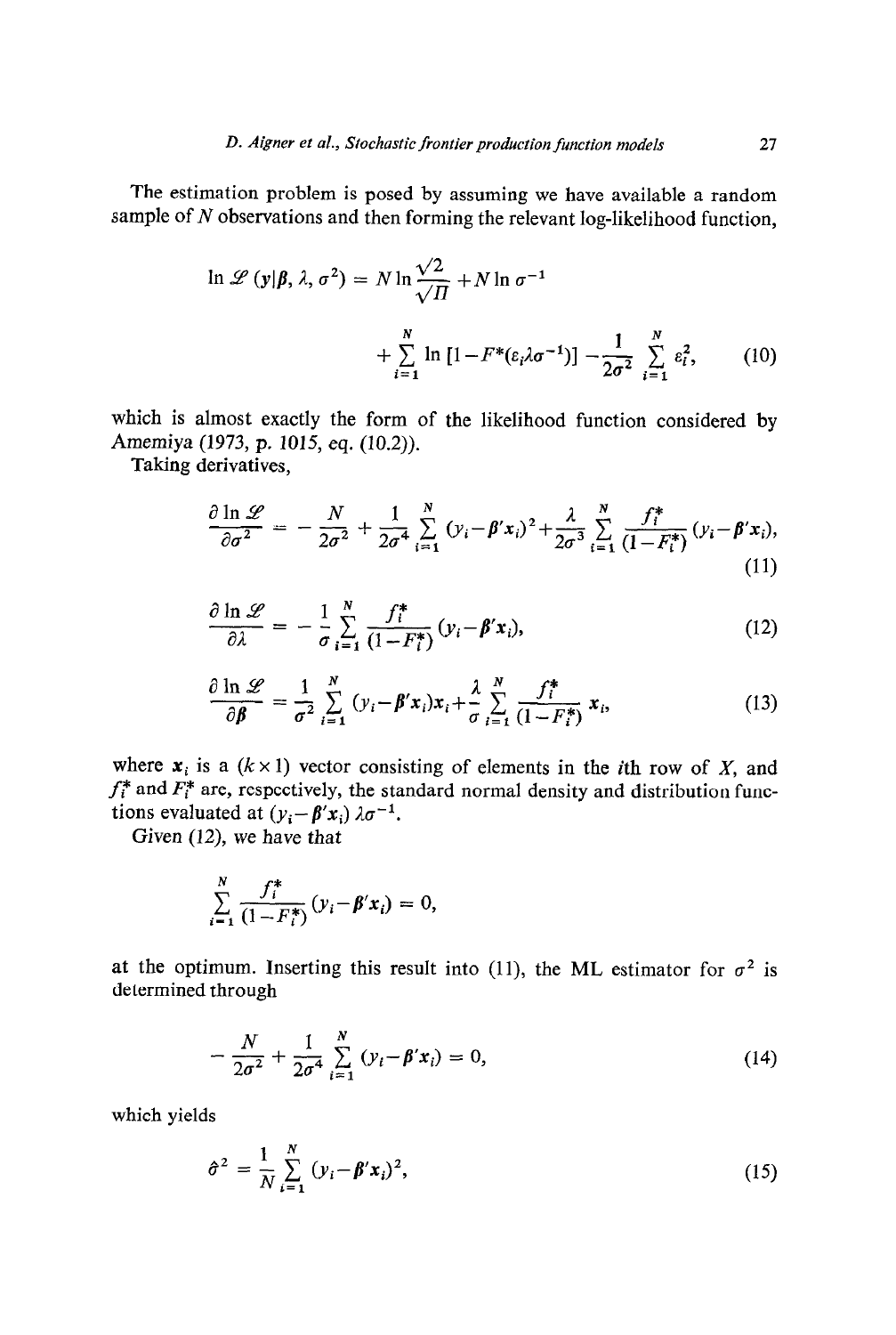the basis for the usual ML estimator of residual variance in a regression model. But the determination of  $\hat{\beta}$  is not independent of  $\hat{\sigma}^2$  from other equations. In any event, this result can be used as a basis for an iterative solution scheme.

 $\beta'$  premultiplied into (13) gives

$$
\frac{1}{\sigma^2} \sum_{i=1}^N (y_i - \beta' x_i) \beta' x_i + \frac{\lambda}{\sigma} \sum_{i=1}^N \frac{f_i^*}{(1 - F_i^*)} \beta' x_i = 0.
$$
 (16)

Adding to this  $-\lambda$  times eq. (12) and simplifying, we get

$$
\frac{1}{\sigma^2} \sum_{i=1}^N (y_i - \beta' x_i) \beta' x_i + \frac{\lambda}{\sigma} \sum_{i=1}^N \frac{f_i^*}{(1 - F_i^*)} y_i = 0, \tag{17}
$$

which, in conjunction with (13) gives a system of  $(k+1)$  equations that corresponds very closely to the system of first-order equations encountered in the so-called 'Tobit' model.<sup>6</sup> Since our density function is continuous in the range of  $\varepsilon$ , it is not anticipated that the difficulties encountered in the Tobit model will occur here, and therefore we claim all the usual maximum-likelihood properties for the values of  $\beta$ ,  $\lambda$  and  $\sigma^2$  which simultaneously equate (11), (12), and (13) to zero. Formal proof of this claim and an examination of the regularity conditions that support it follow the analysis in Amemiya (1973).

Various solution algorithms are available for finding the optimizing values of  $\beta$ ,  $\lambda$ , and  $\sigma^2$ . Most of these (the Fletcher-Powell algorithm, for example) require analytical first- or second-order derivatives in addition to the likelihood function itself for their best performance at reasonable cost in computer time. Since such algorithms are now readily available,<sup>7</sup> we will not devote any space to a discussion of the ML computational problem, except to note that this likelihood function seems to be well-behaved, based on our experience. Secondorder derivatives are presented in the appendix to this paper, for that use and as a basis for calculating asymptotic standard errors of the ML estimates.

We note in passing that if estimation of  $\beta$  alone is desired, all but the coefficient in  $\beta$  corresponding to a column of ones in X is estimated unbiasedly and consistently by least squares. Moreover, the components of  $\sigma^2$  can be extracted (i.e., consistent estimators for them can be found) based on the least squares results by utilizing eq. (9) for  $V(\varepsilon)$  in terms of  $\sigma_u^2$  and  $\sigma_v^2$  and a similar relation ship for a higher-order moment of  $\varepsilon$ , since  $V(\varepsilon)$  and higher order mean-correct

<sup>&</sup>lt;sup>6</sup>See Amemiya (1973, p. 1011, eqs. (7.2), (7.3)).

<sup>7</sup>For a good discussion of the available algorithms as of a few years ago. see Goldfeld-Quandt (1971).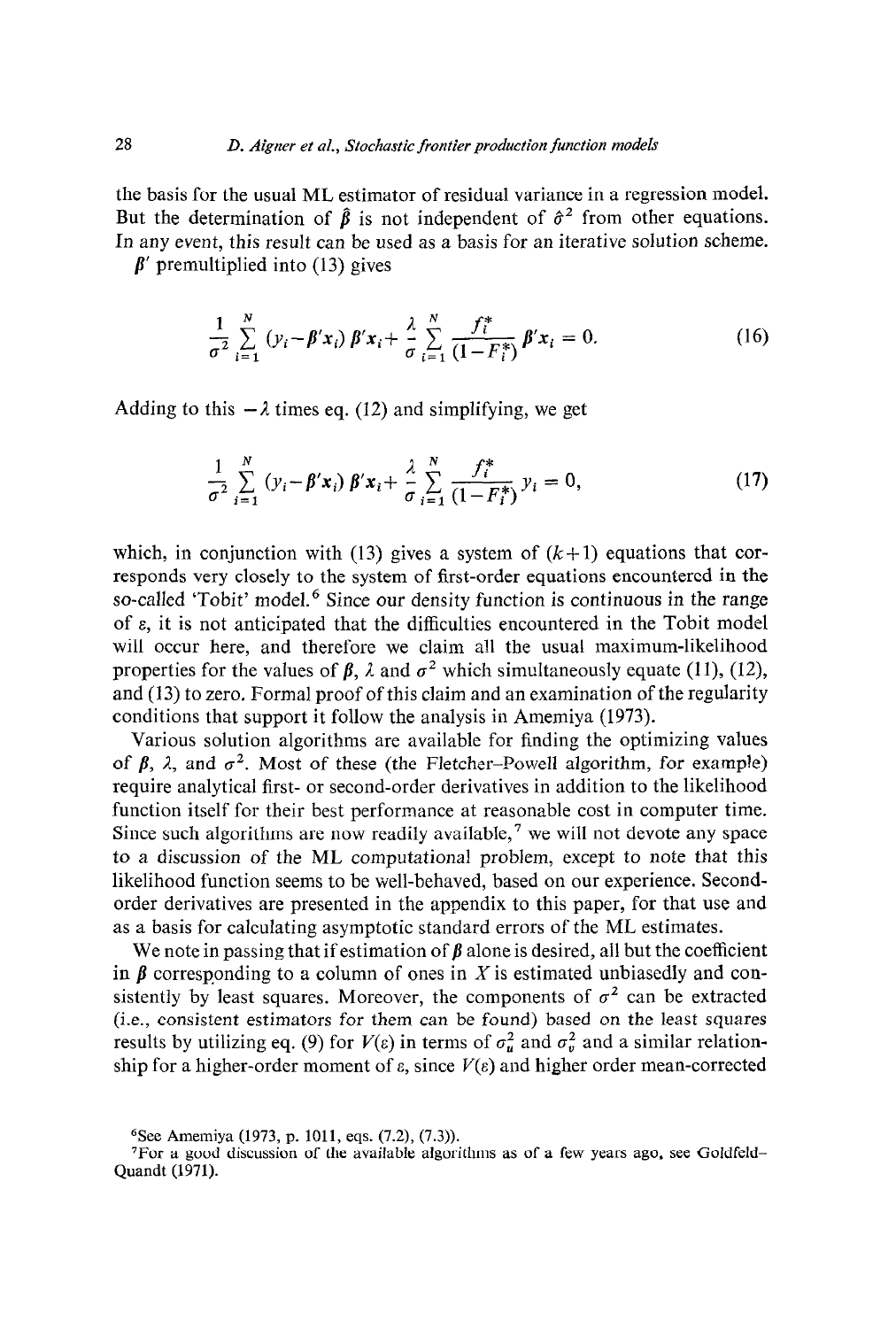moments of  $\varepsilon$  are themselves consistently estimable from the computed leastsquares residuals.<sup>8</sup>

Similar comments andderivations would applyunder alternative distributional assumptions for  $u_i$ . For example, we could choose the simple one-parameter exponential distribution for  $-u$ ,

$$
f(u) = \frac{1}{\phi} \exp(u/\phi), \qquad u \le 0,
$$
 (18)

where  $\phi \ge 0$  is the mean of  $-u_i$ . (The variance is  $\phi^2$ .) A little algebra reveals that the distribution of  $\varepsilon_i = v_i + u_i$  is given by the density

$$
f(\varepsilon) = \frac{1}{\phi} \left[ 1 - F^* \left( \frac{\varepsilon}{\sigma_v} + \frac{\sigma_v}{\phi} \right) \right] \exp \left[ \frac{\varepsilon}{\phi} + \frac{\sigma_v^2}{2\phi^2} \right],\tag{19}
$$

where again  $F^*(\cdot)$  represents the cumulative distribution function of the standard normal distribution. The likelihood function for the model follows immediately.

#### 5. Monte Carlo results

In order to discover some specific information about the small sample behavior of the ML estimators discussed in the previous section, we constructed two limited Monte Carlo experiments which rest entirely on artificial data.

Study 1. The model considered here is  $y_i = \varepsilon_i$   $(i = 1, ..., N)$  where  $\varepsilon_i$  is generated by eq. (8) with various values of  $\sigma_u^2$  and  $\sigma_v^2$ . The results and further details about the range of parameter values considered are reported in table 1. So, no regression is involved in this instance (indeed, not even a mean is estimated) and we assume that the conventionally unobservable  $\varepsilon_i$  is observable.

Some easily distinguished patterns of bias and precision in estimation emerge. Considering table 1a,  $\hat{\lambda}$  is apparently biased upward.  $\sigma_v^2$ ,  $\sigma_u^2$ , and  $\sigma^2$  seems to be estimated very well in all cases, both with regard to small bias and MSE.

Moving to table 1b, increasing sample size to  $N = 100$  for the one set of results reported shows little (if any) basis for alteration of the qualitative conclusions reached above, but also gives to indication of the reduction in bias and increase in precision promised by the asymptotic properties of ML.

<sup>8</sup>For instance, the third-order moment of  $\varepsilon$  is

$$
E[\varepsilon - E(\varepsilon)]^3 = \frac{2\sigma_u^3}{\sqrt{2H}} \left( 1 - \frac{4}{H} \right).
$$

In the Monte Carlo results that follow, no attempt is made to evaluate the properties of these estimators.

C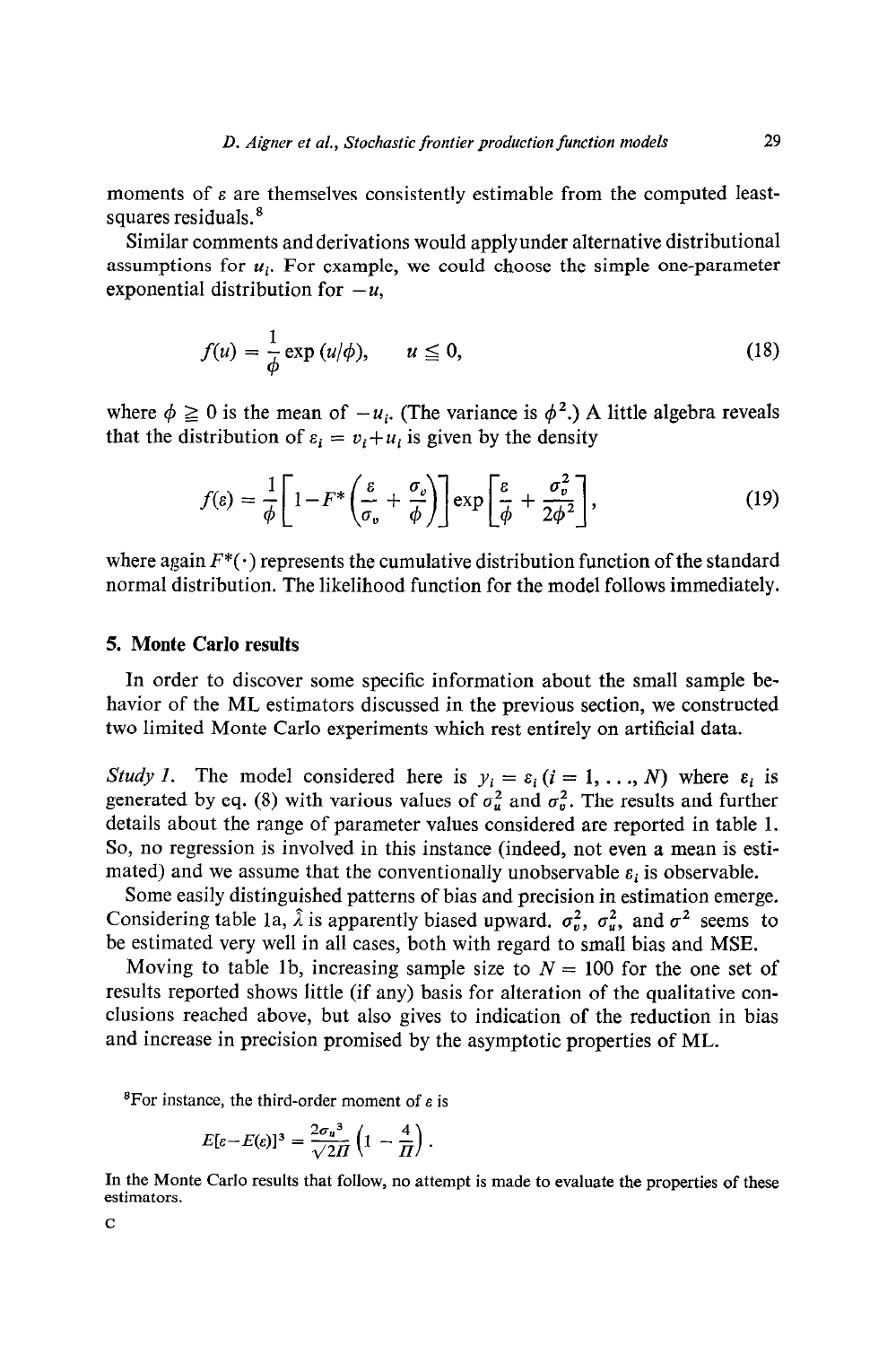| hн<br>я | L |
|---------|---|
|---------|---|

Monte Carlo results for the model  $y_i = \varepsilon_i$ ; number of replications = 100, sample size = 50, value of  $\lambda = 1.66, 1.24, 0.83$ .

| 1.66                                    | 1.24                                    | 0.83                                          |
|-----------------------------------------|-----------------------------------------|-----------------------------------------------|
| $(1.41) \hat{\sigma}^2 = 1.36 (0.08)$   | $(1.22) \hat{\sigma}^2 = 1.22 (0.06)$   | $(1.01) \hat{\sigma}^2 = 1.02 (0.04)$         |
| $\hat{\lambda} = 1.77(0.28)$            | $\lambda$ = 1.31 (0.20)                 | $\lambda = 0.93(0.13)$                        |
| $(1.03) \hat{\sigma}_u^2 = 1.01 (0.07)$ | $(0.74) \hat{\sigma}_u^2 = 0.75 (0.07)$ | $(0.41) \hat{\sigma}_u^2 = 0.47 (0.05)$       |
| $(0.38) \hat{\sigma}_v^2 = 0.36 (0.02)$ | $(0.48) \hat{\sigma}_v^2 = 0.47 (0.02)$ | $(0.60) \hat{\sigma}_v^2 = 0.55 (0.03)$       |
| $(1.88) \hat{\sigma}^2 = 1.81 (0.14)$   | $(1.63) \hat{\sigma}^2 = 1.64 (0.11)$   | $(1.35) \hat{\sigma}^2 = 1.36 (0.08)$         |
| $\lambda = 1.80 (0.33)$                 | $\hat{\lambda} = 1.35(0.17)$            | $\hat{\lambda} = 0.94(0.13)$                  |
| $(1.38) \hat{\sigma}_u^2 = 1.34 (0.16)$ | $(0.99) \hat{\sigma}_u^2 = 1.03 (0.11)$ | $(0.55) \hat{\sigma}_{\mu}^{2} = 0.62 (0.09)$ |
| $(0.50) \hat{\sigma}_v^2 = 0.47 (0.03)$ | $(0.64) \hat{\sigma}_v^2 = 0.61 (0.04)$ | $(0.80) \hat{\sigma}_v^2 = 0.74 (0.04)$       |
| $(2.81) \hat{\sigma}^2 = 2.81 (0.33)$   | $(2.45) \hat{\sigma}^2 = 2.46 (0.30)$   | $(2.03) \hat{\sigma}^2 = 2.05 (0.19)$         |
| $\lambda = 1.76(0.35)$                  | $\hat{\lambda} = 1.34(0.22)$            | $\hat{\lambda} = 0.84(0.08)$                  |
| $(2.06) \hat{\sigma}_u^2 = 2.06 (0.42)$ | $(1.49) \hat{\sigma}_u^2 = 1.53 (0.30)$ | $(0.83) \hat{\sigma}_u^2 = 0.85 (0.18)$       |
| $(0.75) \hat{\sigma}_v^2 = 0.75 (0.07)$ | $(0.96) \hat{\sigma}_v^2 = 0.93 (0.10)$ | $(1.20) \hat{\sigma}_v^2 = 1.20 (0.09)$       |

<sup>a</sup>Values in parentheses to the right of estimates are MSE's. Values in parentheses to the left of  $\hat{\sigma}^2$ ,  $\hat{\sigma}_u^2$  and  $\hat{\sigma}_v^2$  are the true values for these parameters used in the simulations.

Table lb

Monte Carlo results for the model  $y_i = \varepsilon_i$ ; number of replications = 100, sample size = 100, value of  $\lambda = 1.66, 1.24, 0.83$ .<sup>8</sup>

| 1.66                                    | 1.24                                    | 0.83                                    |
|-----------------------------------------|-----------------------------------------|-----------------------------------------|
| $(1.88) \hat{\sigma}^2 = 1.88 (0.14)$   | $(1.63) \hat{\sigma}^2 = 1.70 (0.12)$   | $(1.35) \hat{\sigma}^2 = 1.32 (0.08)$   |
| $\hat{\lambda} = 1.81(0.37)$            | $\hat{\lambda} = 1.34(0.23)$            | $\lambda = 0.90(0.12)$                  |
| $(1.38) \hat{\sigma}_u^2 = 1.40 (0.15)$ | $(0.99) \hat{\sigma}_u^2 = 1.06 (0.14)$ | $(0.55) \hat{\sigma}_u^2 = 0.57 (0.07)$ |
| $(0.50) \hat{\sigma}_n^2 = 0.48 (0.03)$ | $(0.64) \hat{\sigma}_v^2 = 0.64 (0.04)$ | $(0.80) \hat{\sigma}_v^2 = 0.75 (0.05)$ |

<sup>a</sup>Values in parentheses to the right of estimates are MSE's. Values in parentheses to the left of  $\hat{\sigma}^2$ ,  $\hat{\sigma}_u^2$  and  $\hat{\sigma}_v^2$  are the true values for these parameters used in the simulations.

*Study 2.* Here the experiments of table 1 are repeated using the model  $y_i = \mu + \varepsilon_i$  (i = 1, ..., N). Since  $\varepsilon_i$  already possesses a non-zero mean, the question is, what effect does the extraction of an explicit intercept term have on the previous case? From table 2a we see that qualitatively the results for  $\hat{\lambda}$ are altered somewhat, with some cases of negative bias occurring. Moreover, the additional parameter to be estimated has a deleterious effect on  $\hat{\sigma}_u^2$  and (hence)  $\hat{\sigma}^2$ . Whereas in the previous cases these estimators provided sharp results, now there is a tendency for them both to be biased downward.  $\hat{\mu}$  is also biased downward, but without any apparent pattern of relationship with the values of other parameters. Again, increasing sample size to  $N = 100$  has no perceptible effect on our results and conclusions from the  $N = 50$  case.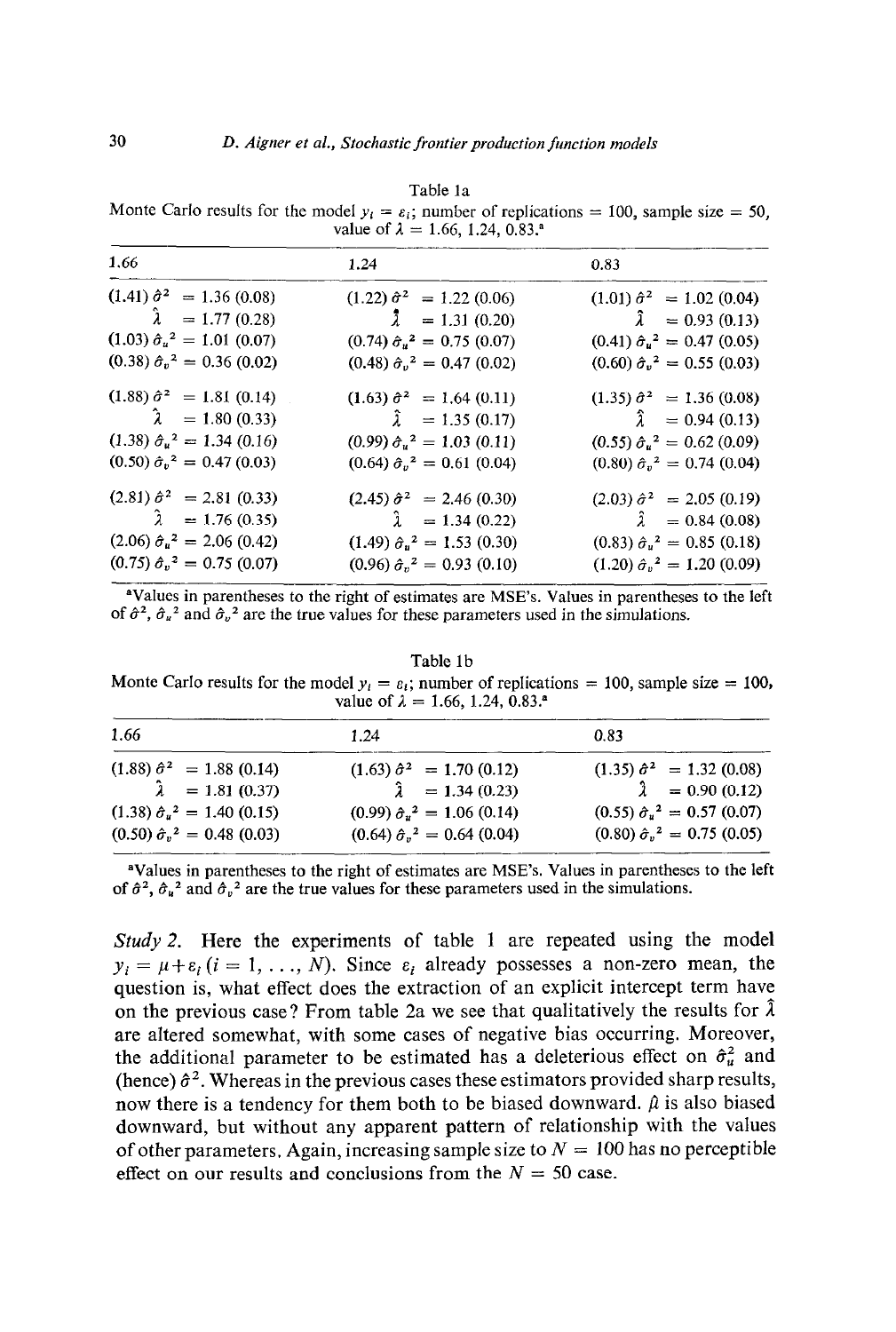| $\mu = 1.0$ , value of $\lambda = 1.00$ , 1.24, 0.63. |                                             |                                         |  |  |  |
|-------------------------------------------------------|---------------------------------------------|-----------------------------------------|--|--|--|
| 1.66                                                  | 1.24                                        | 0.83                                    |  |  |  |
| $(1.41) \hat{\sigma}^2 = 1.34 (0.22)$                 | $(1.22) \hat{\sigma}^2 = 1.11 (0.25)$       | $(1.01) \hat{\sigma}^2 = 0.82 (0.13)$   |  |  |  |
| $\lambda = 1.72$ (1.22)                               | $\lambda = 1.04$ (1.20)                     | $\lambda = 0.23(0.66)$                  |  |  |  |
| $= 0.88(0.11)$<br>û                                   | $\hat{\mu} = 0.75(0.21)$                    | $= 0.55(0.25)$<br>$\hat{\mu}$           |  |  |  |
| $(1.03) \hat{\sigma}_u^2 = 0.95 (0.34)$               | $(0.74) \hat{\sigma}_u^2 = 0.58 (0.44)$     | $(0.41) \hat{\sigma}_u^2 = 0.12 (0.23)$ |  |  |  |
| $(0.38) \hat{\sigma}_v^2 = 0.39 (0.04)$               | $(0.48) \hat{\sigma}_{\nu}^2 = 0.53 (0.05)$ | $(0.60) \hat{\sigma}^2 = 0.70 (0.04)$   |  |  |  |
| $(1.88) \hat{\sigma}^2 = 1.75 (0.39)$                 | $(1.63) \hat{\sigma}^2 = 1.61 (0.51)$       | $(1.35) \hat{\sigma}^2 = 1.30 (0.30)$   |  |  |  |
| Ã.<br>$= 1.93(2.99)$                                  | $\lambda = 1.45(2.73)$                      | $\hat{\lambda} = 0.70 (0.91)$           |  |  |  |
| $= 0.84(0.18)$<br>û                                   | $\hat{\mu} = 0.82$ (0.25)                   | $\hat{\mu} = 0.71(0.23)$                |  |  |  |
| $(1.38) \hat{\sigma}_u^2 = 1.25 (0.65)$               | $(0.99) \hat{\sigma}_u^2 = 1.00 (0.83)$     | $(0.55) \hat{\sigma}_u^2 = 0.50 (0.52)$ |  |  |  |
| $(0.50) \hat{\sigma}_v^2 = 0.50 (0.07)$               | $(0.64) \hat{\sigma}_v^2 = 0.61 (0.09)$     | $(0.80) \hat{\sigma}_v^2 = 0.80 (0.10)$ |  |  |  |
| $(.81) \hat{\sigma}^2 = 2.56 (0.89)$                  | $(2.45) \hat{\sigma}^2 = 2.40 (0.93)$       | $(2.03) \hat{\sigma}^2 = 2.02 (0.48)$   |  |  |  |
| $\hat{\lambda} = 1.84(2.39)$                          | $\hat{\lambda} = 1.46 (1.32)$               | $\hat{\lambda} = 0.81(0.79)$            |  |  |  |
| $= 0.83(0.23)$<br>û                                   | $= 0.85(0.29)$<br>$\hat{\mu}$               | $\hat{\mu} = 0.78(0.25)$                |  |  |  |
| $(2.06) \hat{\sigma}_u^2 = 1.80 (1.35)$               | $(1.49) \hat{\sigma}_u^2 = 1.55 (1.48)$     | $(0.83) \hat{\sigma}_u^2 = 0.86 (1.05)$ |  |  |  |
| $(0.75) \hat{\sigma}_v^2 = 0.76 (0.14)$               | $(0.96) \hat{\sigma}_v^2 = 0.86 (0.18)$     | $(1.20) \hat{\sigma}_v^2 = 1.16 (0.22)$ |  |  |  |

Table 2a Monte Carlo results for the model  $y_i = \mu + \varepsilon_i$ ; number of replications = 100, sample size = 50  $\mu = 1.0$ , value of  $\lambda = 1.66, 1.24, 0.83$ .<sup>8</sup>

<sup>a</sup>Values in parentheses to the right of estimates are MSE's. Values in parentheses to the left of  $\hat{\sigma}^2$ ,  $\hat{\sigma}_u^2$  and  $\hat{\sigma}_v^2$  are the true values for these parameters used in the simulations.

#### Table 2b

Monte Carlo results for the model  $y_t = \mu + \varepsilon_t$ ; number of replications = 100, sample size = 100,  $\mu = 1.0$ , value of  $\lambda = 1.66, 1.24, 0.83$ .

| 1.66                                                      | 1.24                                                      | 0.83                                                      |
|-----------------------------------------------------------|-----------------------------------------------------------|-----------------------------------------------------------|
| $(1.88) \hat{\sigma}^2 = 1.90 (0.47)$                     | $(1.63) \hat{\sigma}^2 = 1.79 (0.55)$                     | $(1.35) \hat{\sigma}^2 = 1.17 (0.22)$                     |
| $\hat{\lambda} = 2.03$ (2.48)<br>$\hat{\mu} = 0.88(0.17)$ | $\hat{\lambda} = 1.57 (1.55)$<br>$\hat{\mu} = 0.93(0.19)$ | $\hat{\lambda} = 0.43(0.61)$<br>$\hat{\mu} = 0.62$ (0.24) |
| $(1.38) \hat{\sigma}_u{}^2 = 1.40 (0.79)$                 | $(0.99) \hat{\sigma}_u^2 = 1.22 (0.87)$                   | $(0.55) \hat{\sigma}_y^2 = 0.29 (0.39)$                   |
| $(0.50) \hat{\sigma}_v^2 = 0.50 (0.08)$                   | $(0.64) \hat{\sigma}_v^2 = 0.57 (0.08)$                   | $(0.80) \hat{\sigma}_v^2 = 0.87 (0.07)$                   |

"Values in parentheses to the right of estimates are MSE's. Values in parentheses to the left of  $\hat{\sigma}^2$ ,  $\hat{\sigma}_u^2$  and  $\hat{\sigma}_v^2$  are the true values for these parameters used in the simulations.

Contrasting these results to similar experiments conducted by the Aigner, Amemiya, and Poirier (1976), the overall performance of common estimators ( $\hat{\mu}$  and  $\hat{\sigma}^2$ ) is roughly comparable.<sup>9</sup> We note that their measure of the relative variability in error sources is generally overstated, but has small MSE compared to  $\hat{\lambda}$ .

<sup>9</sup>Cf. their table 5 on page 20. The disturbance variance,  $V(e)$ , is set at 0.5 in their results, whereas it varies in our table 2a and is generally much larger than 0.5.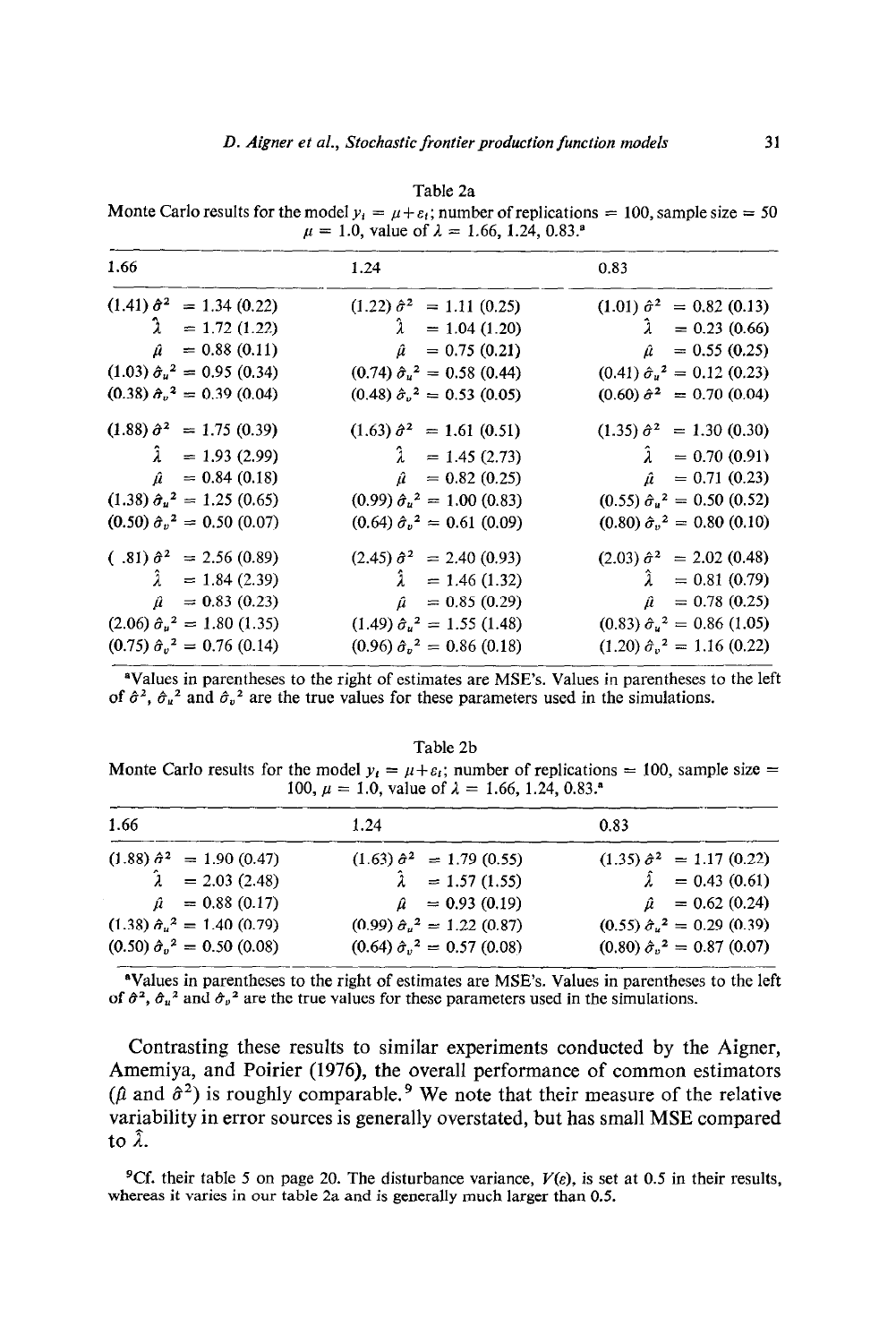#### **6. Empirical examples**

In this section we present some examples of estimates of the stochastic frontier model, and compare these estimates to other earlier results.

The first example uses 1957-58 data on the U.S. primary metals industry (SIC 33), consisting of observations across 28 states. This data set was previously analyzed by Hildebrand and Liu (1965) and by Aigner and Chu (1968). The production function to be estimated is of the form

$$
\ln Y = \beta_0 + \beta_1 \ln L + \beta_2 (\ln R \cdot \ln K) + (v + u), \tag{20}
$$

where Y is value added per establishment,  $L$  is a measure of labor input per establishment, *K* is the gross book value of plant and equipment per establishment, and *R* is the ratio of net to gross book value of plant and equipment.

Various sets of parameter estimates are given in table 3. The first three sets of entries correspond to our results running OLS, and using the maximum-

| Method                               | $\beta_0$        | $\beta_1$        | $\beta_2$         |  |
|--------------------------------------|------------------|------------------|-------------------|--|
| <b>OLS</b>                           | 0.9146<br>(2.04) | 0.9168<br>(7.31) | 0.04164<br>(2.19) |  |
| Stochastic frontier<br>(exponential) | 0.9601<br>(2.20) | 0.9144<br>(7.71) | 0.04125<br>(2.29) |  |
| Stochastic frontier<br>(half-normal) | 0.9600<br>(2.06) | 0.9105<br>(7.68) | 0.04208<br>(2.34) |  |
| Hildebrand-Liu OLS                   |                  | 0.988            | 0.04208           |  |
| Aigner-Chu OLS                       |                  | 0.908            | 0.0333            |  |
| Aigner-Chu LP                        |                  | 0.873            | 0.0031            |  |
| Aigner–Chu QP1                       |                  | 1.071            | 0.0269            |  |
| Aigner-Chu QP2                       |                  | 0.822            | 0.0219            |  |

Table 3 Estimates of eq. (20) by various methods.

likelihood technique of section 4 (with the one-sided disturbance assumed to be half-normal and exponential, respectively). The numbers in parentheses under the OLS estimates are  $t$  ratios. The numbers in parentheses under the stochastic frontier maximum-likelihood estimates are 'asymptotic  $t$  ratios'. That is, they are the ratio of the coefficient estimate to the square root of the appropriate diagonal element of the inverse of the information matrix. These are asymptotically distributed as  $N(0, 1)$  under the null hypothesis that the associated coefficient is zero.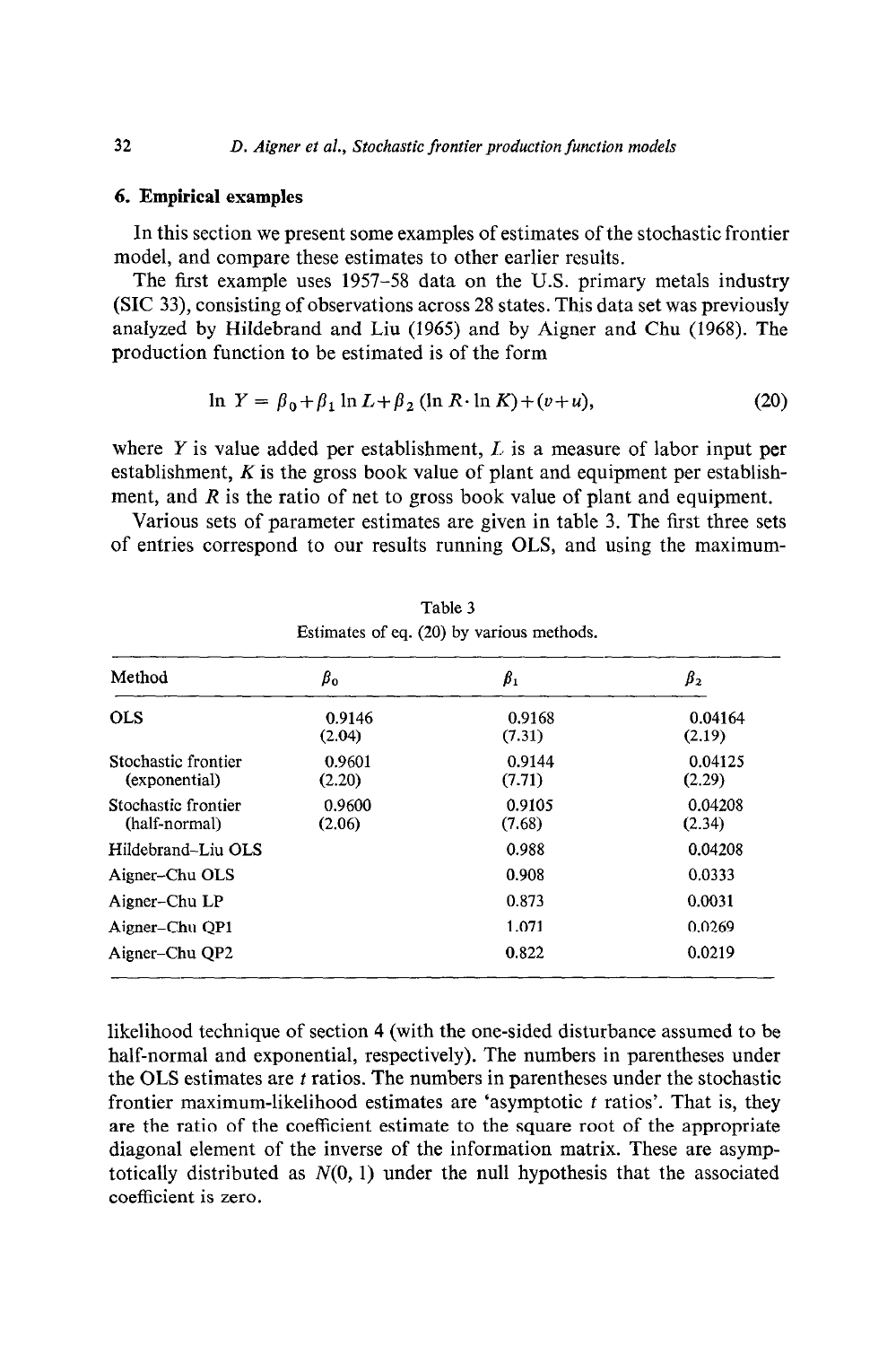The remaining entries are taken from Aigner and Chu (1968, p. 836). They consist of the OLS results of Hildebrand and Liu and of Aigner and Chu, the linear programming results of Aigner and Chu, and the results of two variants of the quadratic programming technique of Aigner and Chu. We did not succeed in duplicating exactly the OLS results of either Hildebrand and Liu or Aigner and Chu, although the discrepancies are not large.

What is most interesting is the extremely close agreement between our OLS estimates and both sets of stochastic frontier maximum-likelihood estimates. In particular, the stochastic frontier estimates are much closer to the OLS estimates than they are to Aigner and Chu's programming results.

The reason for this is clear if we look at the estimates of the parameters of the distributions of the disturbances.<sup>10</sup> In the OLS case the estimated variance of the disturbances is 0.077640. In the half-normal case we have

| $\hat{\sigma}_u^2 = 0.000686,$ | 'asymptotic t ratio' = $0.05$ ,        |  |
|--------------------------------|----------------------------------------|--|
| $\hat{\sigma}_v^2 = 0.0692$ ,  | 'asymptotic <i>t</i> ratio' = $3.64$ ; |  |

and in the exponential case we have

| $\hat{\phi} = 0.0180,$           | 'asymptotic t ratio' = $0.16$ , |  |
|----------------------------------|---------------------------------|--|
| $\hat{\sigma}_{v}^{2} = 0.0691,$ | 'asymptotic t ratio' = $3.68$ . |  |

In both cases the symmetric component of the disturbance effectively swamps the one-sided component. In the exponential case the mean of the one-sided component is 0.018 and its variance is 0.000325, which is only 0.468 percent of the total disturbance variance of  $0.000325+0.0691 = 0.0694$ . Similarly, in the half-normal case, the mean of the one-sided component is 0.021 and its variance is 0.000251, which is only 0.361 percent of the total disturbance variance. Therefore, the picture that emerges is one of substantial variation in the frontier across states, but relatively little variation of observed output beneath the frontier.

As a final note, the maximized value of the logarithm of the likelihood function is  $-2.372$  in the exponential case, and  $-2.368$  in the half-normal case, indicating a marginally better fit by the half-normal distribution.

Our second example uses U.S. agricultural data for six years (1960-65) and the 48 contiguous states. The data set is the one used by Timmer (1971), excluding the years 1966 and 1967. The function to be estimated is

$$
Y = \beta_0 + \beta_1 \text{ Labor} + \beta_2 \text{ Capital} + \beta_3 \text{ Land} + \beta_4 \text{ Fertilizer} \tag{21}
$$

$$
+ \beta_5 \text{ Livestock} + \beta_6 \text{Seed} + (v+u),
$$

<sup>10</sup>In the empirical examples used here, the likelihood function was explicitly parameterized in terms of the parameters of the two error component distributions,  $\sigma_u^2$  and  $\sigma_v^2$ , rather than in the (equivalent) way discussed in section 4.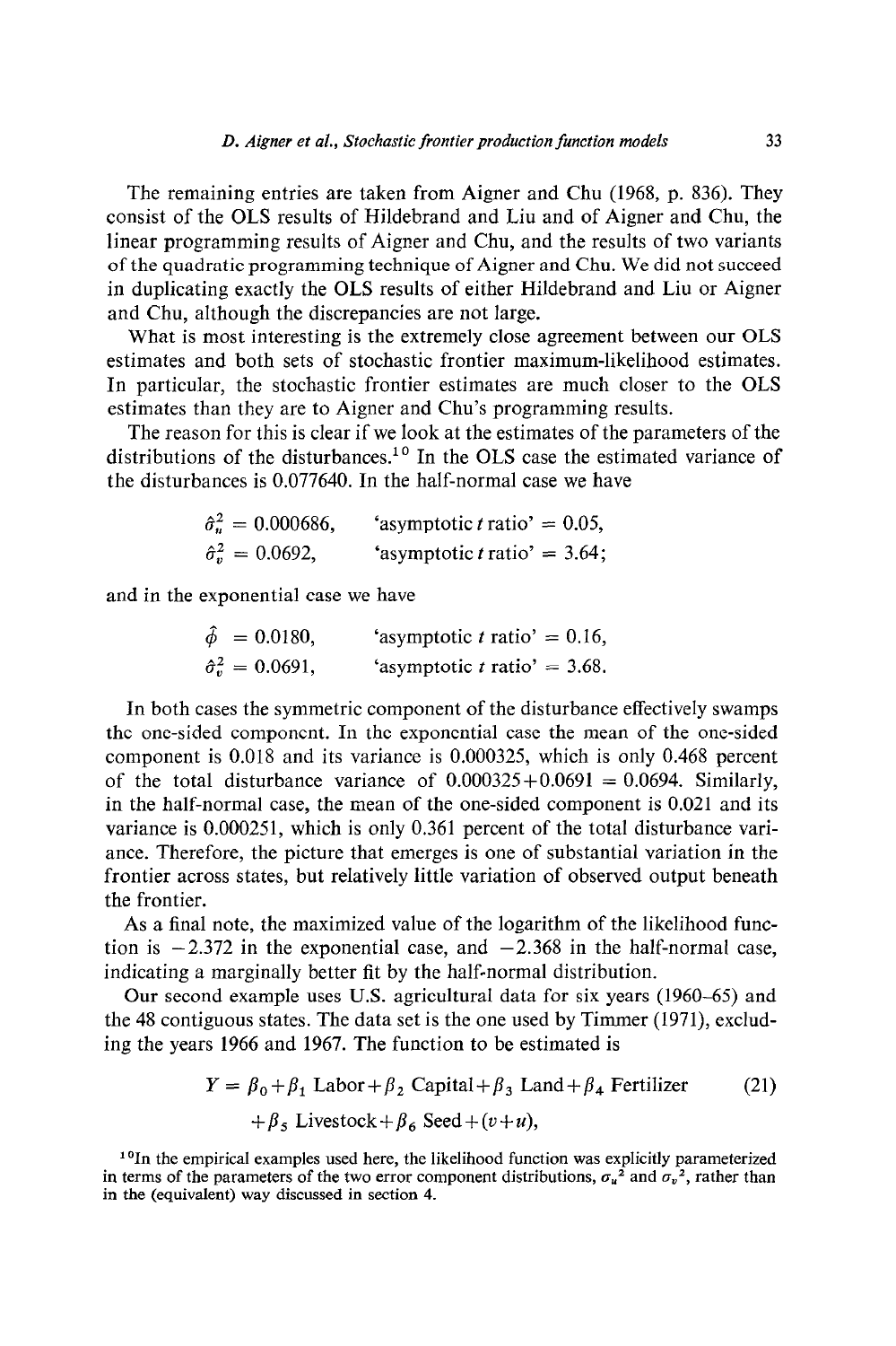where Y is gross agricultural output and the remaining variables are (more or less) self-explanatory; see Timmer (1971) for details. All variables are in logarithms, and are on a per-farm basis.

Various sets of parameter estimates are given in table 4. The first two sets of estimates are our OLS and stochastic frontier results, based on an exponential distribution for  $-u$ . The other four sets are taken from Timmer (1971, p. 785). They represent, respectively, his OLS results, his linear programming results, and his linear programming results using 98 percent and 97 percent of the observations.

| Method                               | $\beta_0$        | $\beta_1$        | $\beta_2$        | $\beta_3$         | $\beta_4$         | $\beta_{5}$       | $\beta_6$        |
|--------------------------------------|------------------|------------------|------------------|-------------------|-------------------|-------------------|------------------|
| <b>OLS</b>                           | 1.8072           | 0.1149<br>(3.67) | 0.2976<br>(8.85) | 0.06061<br>(4.81) | 0.1411<br>(12.40) | 0.2581<br>(16.72) | 0.1956<br>(6.44) |
| Stochastic frontier<br>(exponential) | 1.8143<br>(42.9) | 0.1148<br>(3.71) | 0.2776<br>(8.96) | 0.06061<br>(4.87) | 0.1411<br>(12.56) | 0.2581<br>(16.93) | 0.1956<br>(6.52) |
| Timmer OLS                           | 1.7350<br>(53.8) | 0.1919<br>(6.7)  | 0.3726<br>(11.7) | 0.0458<br>(4.2)   | 0.1484<br>(16.0)  | 0.2510<br>(19.5)  | 0.1579<br>(5.4)  |
| Timmer $LP_{1,0,0}$                  | 1.6693           | 0.6015           | 0.4887           |                   | 0.1334            | 0.2347            | 0.1043           |
| Timmer $LP_{98}$                     | 1.8578           | 0.3287           | 0.3689           | 0.0298            | 0.1428            | 0.2045            | 0.2243           |
| Timmer $LP_{97}$                     | 1.8828           | 0.2679           | 0.4842           | 0.0099            | 0.1693            | 0.1885            | 0.1712           |

Table 4

Our OLS results are probably as close as can be expected to Timmer's OLS results, given that we are missing 96 of his observations. Our stochastic frontier estimates approximate the OLS estimates, as in the previous example. They are also reasonably close to Timmer's OLS,  $LP_{98}$  and  $LP_{97}$  estimates. It would appear that the linear programming  $(LP_{100})$  estimates are the only ones very unlike the others.

Our estimates of the parameters of the distributions of the disturbances are

$$
\hat{\phi} = 0.00710, \qquad \text{asymptotic } t \text{ ratio'} = 0.30,
$$
  

$$
\hat{\sigma}_v^2 = 0.01005, \qquad \text{asymptotic } t \text{ ratio'} = 11.2
$$

Once again the symmetric component of the disturbance completely swamps the exponential component; the variance of the exponential component (0.0000504) is only about one half of one percent of the total variance.

## 7. **Conclusions**

We have described a linear model with an error specification that is considered appropriate for the estimation of an industry production function using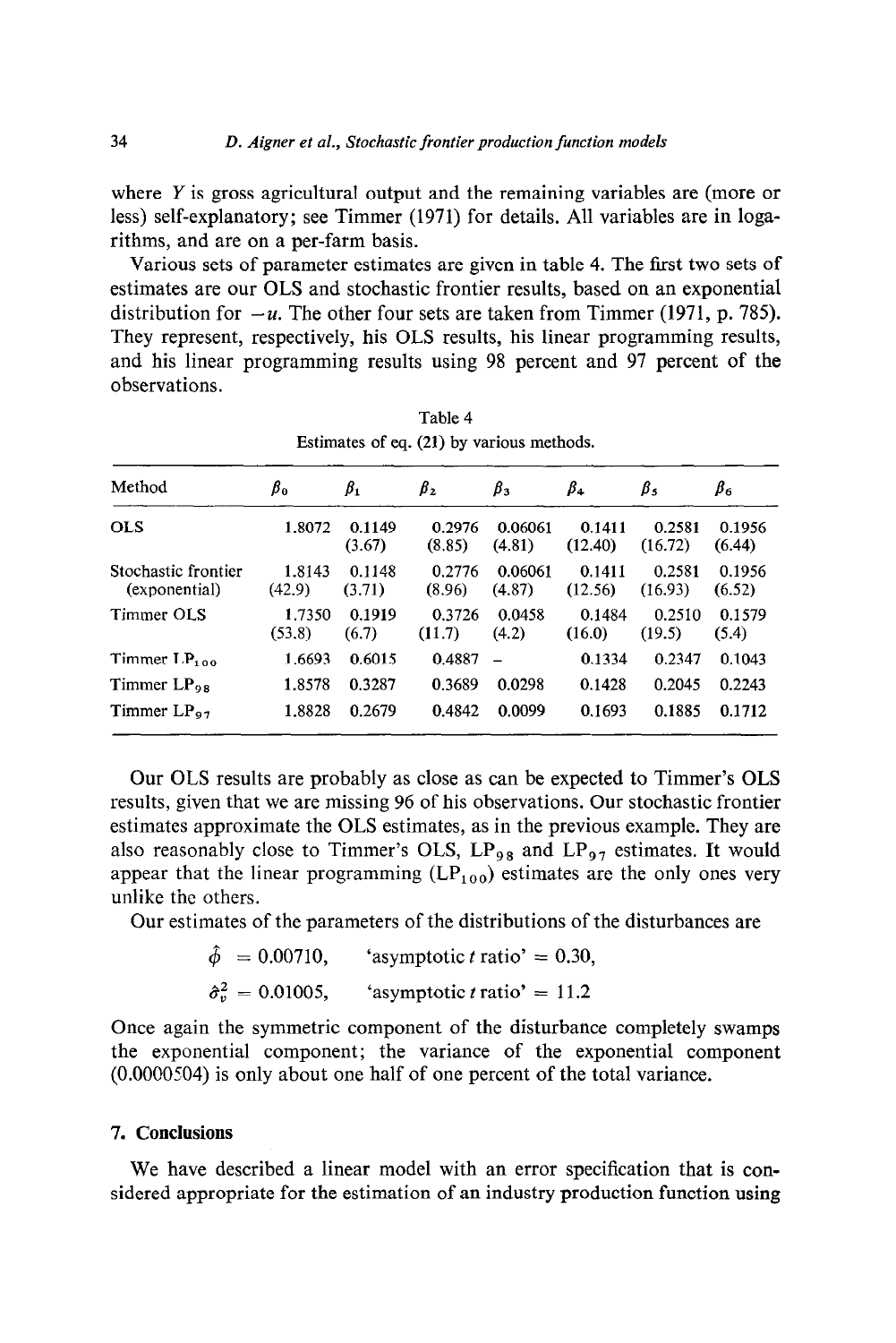cross-section data. The specification does not prejudge the placement of the function, as if an 'average' function or a 'frontier' function were to be fitted to the data. Indeed, the interesting feature of the framework discussed herein is precisely that placement of the function is estimated along with other model parameters. This is also the contribution of the model presented in Aigner, Amemiya, and Poirier (1976), but that model is not capable of direct interpretation in terms of the sources of random error that may cause firms with identical input vectors to differ.

Whether, from an applications viewpoint, one model dominates the other is as yet not clear, since the empirical evidence from both studies is limited. What we find in the Monte Carlo results of the present paper is not particularly encouraging: In the presence of an intercept, the 'placement' parameter,  $\lambda$ , and the intercept itself are apparently difficult to estimate by the ML technique even when sample size is as large as 100. Further small-sample studies would help in forming a more definite opinion about the relative merits of the alternative specifications for the placement and estimation of the industry production studied by Aigner, Amemiya, and Poirier, and in the present paper. Additional research is also required to evaluate the performance of the 'moment' estimators based on least-squares residuals mentioned at the end of section 4.

Tests of our model on two real-world data sets indicated relatively small one-sided components of the disturbance. This in turn suggests high levels of efficiency relative to a stochastic frontier. Whether this finding, based on statewide per-establishment aggregates, would continue to hold for the individual establishments themselves is yet another interesting question to be answered.

### Appendix

Below are reproduced the second-order derivatives of  $\ln \mathcal{L}$  with respect to  $\beta$ ,  $\lambda$ , and  $\sigma^2$  for use in computational algorithms and as a basis for estimating asymptotic standard errors,

$$
\frac{\partial^2 \ln \mathscr{L}}{\partial \lambda^2} = \frac{1}{\sigma^2} \sum_{i=1}^N \frac{f_i^*}{(1 - F_i^*)^2} (y_i - \beta' x_i)^2 \left\{ -f_i^* + \frac{\lambda}{\sigma} (1 - F_i^*)(y_i - \beta' x_i) \right\}
$$
\n(A.1)

$$
\frac{\partial^2 \ln \mathscr{L}}{\partial \beta \partial \beta'} = -\frac{1}{\sigma^2} \sum_{i=1}^N x_i x_i' \n+ \frac{\lambda^2}{\sigma^2} \sum_{i=1}^N \frac{f_i^*}{(1 - F_i^*)^2} \left\{ -f_i^* + \frac{\lambda}{\sigma} (1 - F_i^*)(y_i - \beta' x_i) \right\} x_i x_i',
$$
\n(A.2)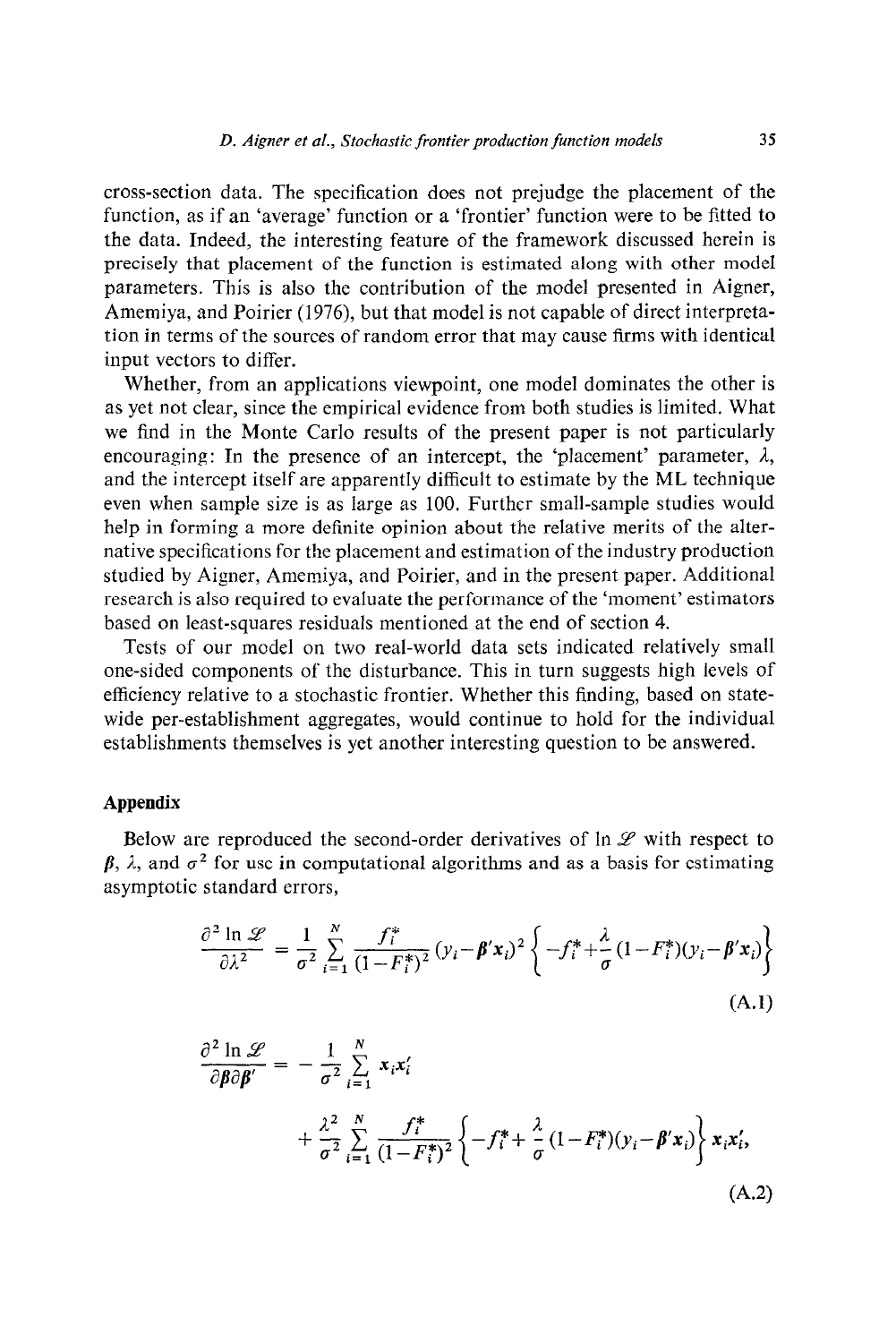$$
\frac{\partial^2 \ln \mathscr{L}}{\partial (\sigma^2)^2} = \frac{N}{2\sigma^4} - \frac{1}{\sigma^6} \sum_{i=1}^N (y_i - \beta' x_i)^2 \n+ \frac{\lambda}{4\sigma^5} \sum_{i=1}^N \frac{f_i^*}{(1 - F_i^*)^2} \left\{ - \frac{\lambda}{\sigma} f_i^* (y_i - \beta' x_i)^2 \n+ \frac{\lambda^2}{\sigma^2} (1 - F_i^*)(y_i - \beta' x_i)^3 - 3(1 - F_i^*)(y_i - \beta' x_i) \right\}, \quad (A.3)
$$

$$
\frac{\partial^2 \ln \mathscr{L}}{\partial \lambda \partial \beta} = -\frac{1}{\sigma} \sum_{i=1}^N \frac{f_i^*}{(1 - F_i^*)^2} \left\{ -(1 - F_i^*) - \frac{\lambda}{\sigma} f_i^* (y_i - \beta' x_i) + \frac{\lambda^2}{\sigma^2} (1 - F_i^*) (y_i - \beta' x_i)^2 \right\} x_i,
$$
\n(A.4)

$$
\frac{\partial^2 \ln \mathscr{L}}{\partial \sigma^2 \partial \beta} = -\frac{1}{\sigma^4} \sum_{i=1}^N (y_i - \beta' x_i) x_i + \frac{\lambda}{2\sigma^3} \sum_{i=1}^N \frac{f_i^*}{(1 - F_i^*)^2} \left\{ -(1 - F_i^*)
$$

$$
- \frac{\lambda}{\sigma} f_i^* (y_i - \beta' x_i) + \frac{\lambda^2}{\sigma^2} (1 - F_i^*) (y_i - \beta' x_i)^2 \right\} x_i, \qquad (A.5)
$$

$$
\frac{\partial^2 \ln \mathscr{L}}{\partial \sigma^2 \partial \lambda} = \frac{1}{2\sigma^3} \sum_{i=1}^N \frac{f_i^*}{(1 - F_i^*)^2} \left\{ (1 - F_i^*)(y_i - \beta' x_i) + \frac{\lambda}{\sigma} f_i^*(y_i - \beta' x_i)^2 - \frac{\lambda^2}{\sigma^2} (1 - F_i^*)(y_i - \beta' x_i)^3 \right\}.
$$
\n(A.6)

#### **References**

- Afriat, S.N., 1972, Efficiency estimation of production functions, International Economic Review 13, Oct., 568-598.
- Aigner, D.J. and S.F. Chu, 1968, On estimating the industry production function, American Economic Review 58, 826-839.
- Aigner, D.J., T. Amemiya and D.J. Poirier, 1976, On the estimation of production frontiers, International Economic Review 17, 377-396.
- Amemiya, Takeshi, 1973, Regression analysis when the dependent variable is truncated normal, Econometrica 41, 997-1016.
- Cohen, A.C., Jr., 1950, Estimating the mean and variance of normal populations from singly and doubly truncated samples, Annals of Mathematical Statistics 21. 557-569.
- Cohen, A.C., Jr., 1957, On the solution of estimating equations for truncated and censored samples from normal populations, Biometrika 44, 225-236.
- Dugger, R., 1974, An application of bounded nonparametric estimating functions to the analysis of bank cost and production functions, unpublished Ph.D. dissertation (University of North Carolina, Chapel Hill, NC).